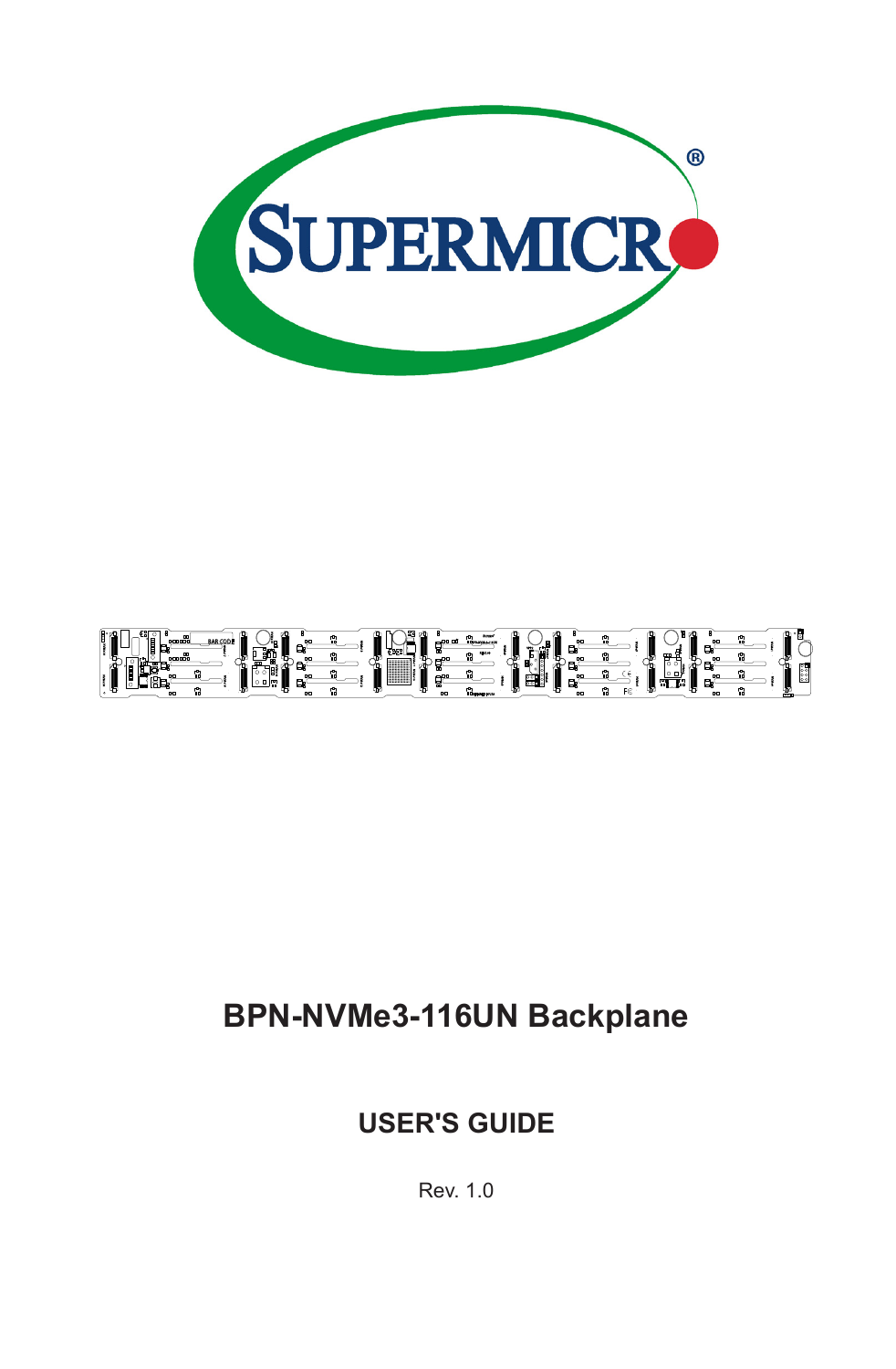The information in this User's Manual has been carefully reviewed and is believed to be accurate. The vendor assumes no responsibility for any inaccuracies that may be contained in this document, makes no commitment to update or to keep current the information in this manual, or to notify any person or organization of the updates. **Please Note: For the most up-to-date version of this manual, please see our web site at www.supermicro.com.**

Super Micro Computer, Inc. ("Supermicro") reserves the right to make changes to the product described in this manual at any time and without notice. This product, including software, if any, and documentation may not, in whole or in part, be copied, photocopied, reproduced, translated or reduced to any medium or machine without prior written consent.

IN NO EVENT WILL SUPERMICRO BE LIABLE FOR DIRECT, INDIRECT, SPECIAL, INCIDENTAL, SPECULATIVE OR CONSEQUENTIAL DAMAGES ARISING FROM THE USE OR INABILITY TO USE THIS PRODUCT OR DOCUMENTATION, EVEN IF ADVISED OF THE POSSIBILITY OF SUCH DAMAGES. IN PARTICULAR, SUPERMICRO SHALL NOT HAVE LIABILITY FOR ANY HARDWARE, SOFTWARE, OR DATA STORED OR USED WITH THE PRODUCT, INCLUDING THE COSTS OF REPAIRING, REPLACING, INTEGRATING, INSTALLING OR RECOVERING SUCH HARDWARE, SOFTWARE, OR DATA.

Any disputes arising between manufacturer and customer shall be governed by the laws of Santa Clara County in the State of California, USA. The State of California, County of Santa Clara shall be the exclusive venue for the resolution of any such disputes. Super Micro's total liability for all claims will not exceed the price paid for the hardware product.

California Best Management Practices Regulations for Perchlorate Materials: This Perchlorate warning applies only to products containing CR (Manganese Dioxide) Lithium coin cells. "Perchlorate Material-special handling may apply. See www.dtsc.ca.gov/hazardouswaste/perchlorate"

WARNING: Handling of lead solder materials used in this product may expose you to lead, a chemical known to the State of California to cause birth defects and other reproductive harm.

Manual Revision 1.0 Release Date: December 12, 2017

Unless you request and receive written permission from Super Micro Computer, Inc., you may not copy any part of this document.

Information in this document is subject to change without notice. Other products and companies referred to herein are trademarks or registered trademarks of their respective companies or mark holders.

Copyright © 2017 by Super Micro Computer, Inc. All rights reserved. **Printed in the United States of America**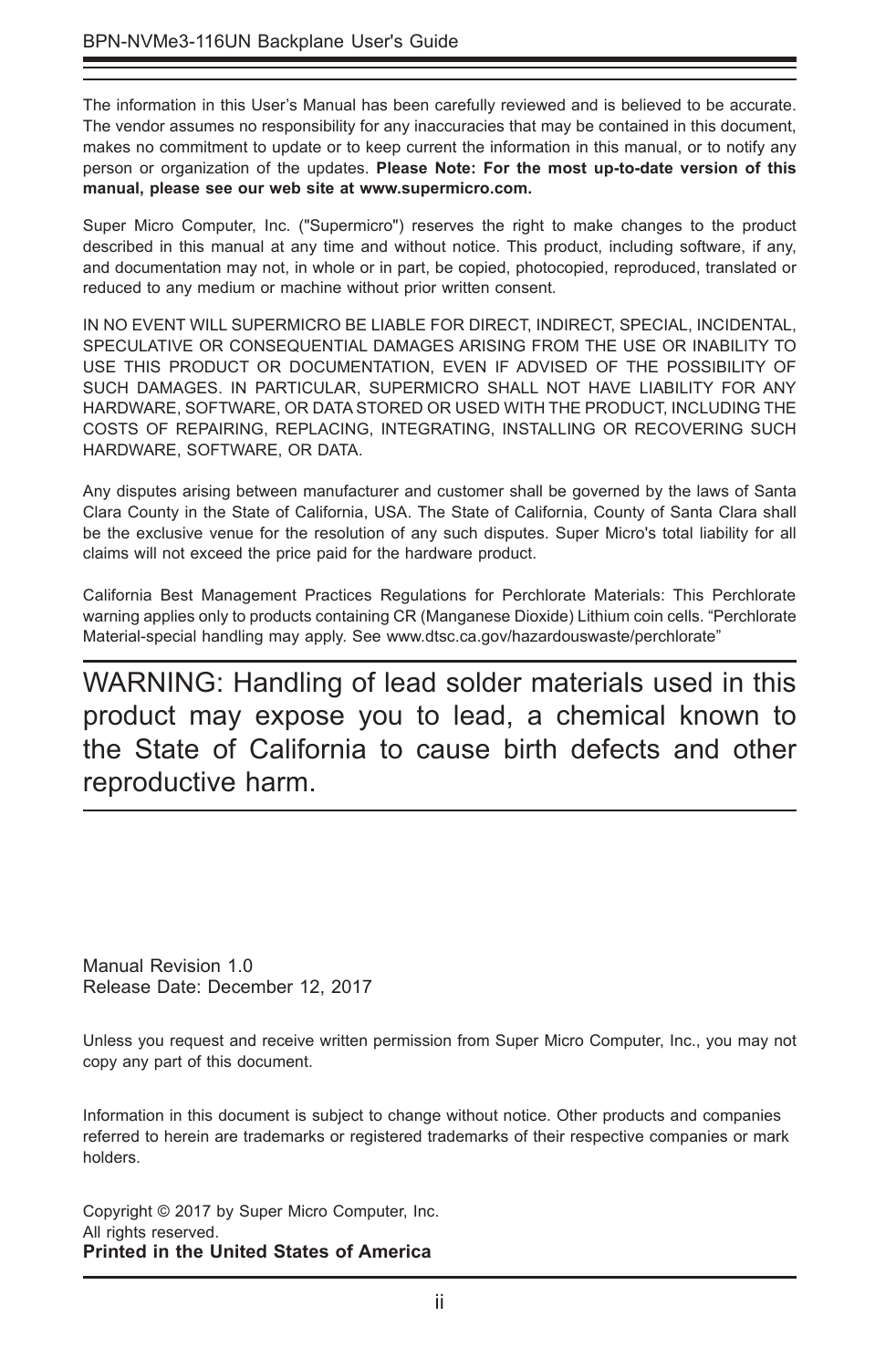# **Table of Contents**

| $1 - 1$ |  |  |  |  |  |
|---------|--|--|--|--|--|
| $1 - 2$ |  |  |  |  |  |
| $1 - 3$ |  |  |  |  |  |
| $1 - 4$ |  |  |  |  |  |
|         |  |  |  |  |  |
| $2 - 1$ |  |  |  |  |  |
| $2 - 2$ |  |  |  |  |  |
| $2 - 3$ |  |  |  |  |  |
| $2 - 4$ |  |  |  |  |  |
| $2 - 5$ |  |  |  |  |  |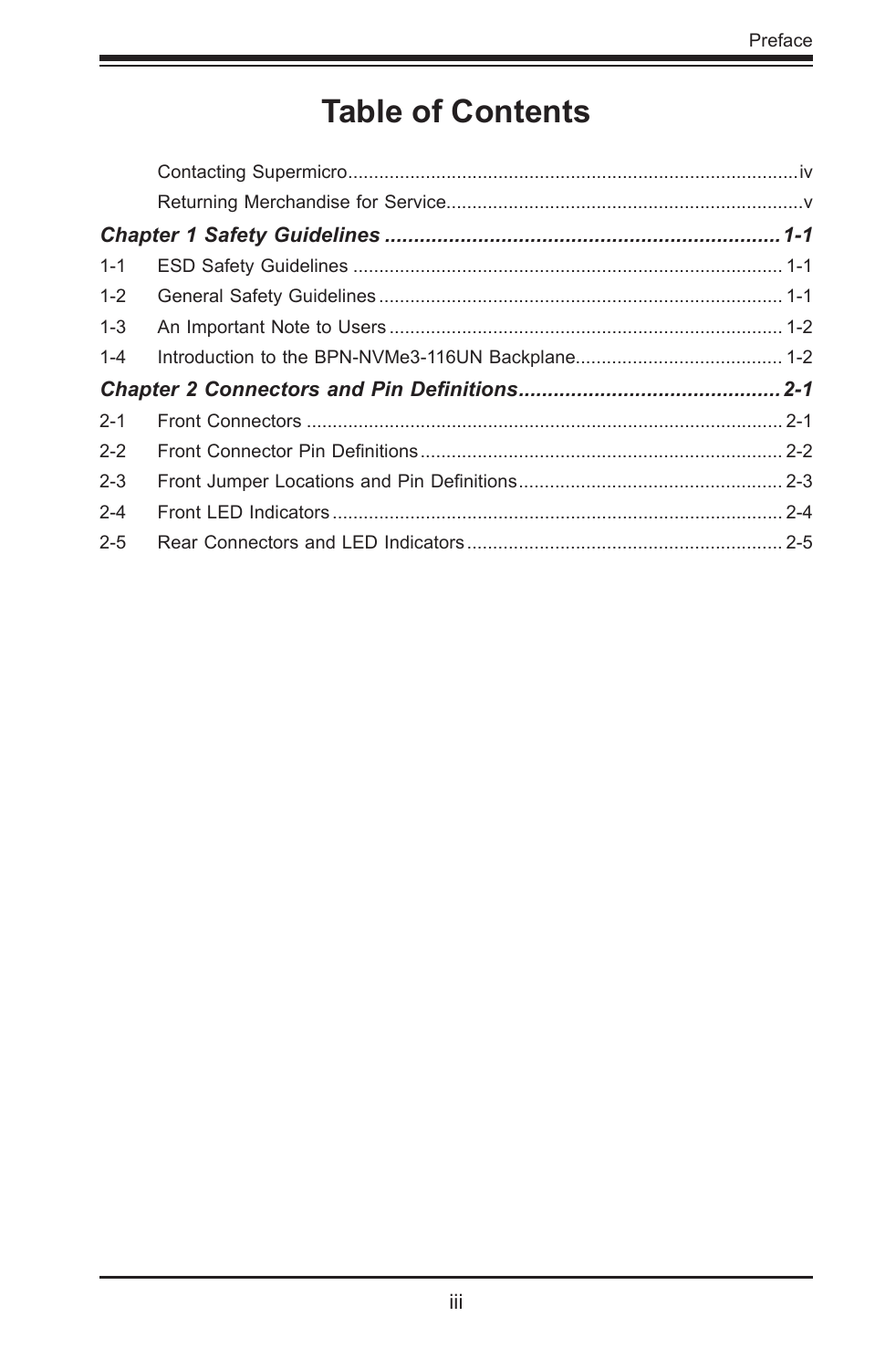# **Contacting Supermicro**

| Headquarters              |                                                |  |  |
|---------------------------|------------------------------------------------|--|--|
| Address:                  | Super Micro Computer, Inc.                     |  |  |
|                           | 980 Rock Ave.                                  |  |  |
|                           | San Jose, CA 95131 U.S.A.                      |  |  |
| Tel:                      | +1 (408) 503-8000                              |  |  |
| Fax:                      | +1 (408) 503-8008                              |  |  |
| Email:                    | marketing@supermicro.com (General Information) |  |  |
|                           | support@supermicro.com (Technical Support)     |  |  |
| Web Site:                 | www.supermicro.com                             |  |  |
|                           |                                                |  |  |
| Europe<br>Address:        | Super Micro Computer B.V.                      |  |  |
|                           | Het Sterrenbeeld 28, 5215 ML                   |  |  |
|                           |                                                |  |  |
|                           | 's-Hertogenbosch, The Netherlands              |  |  |
| Tel:                      | +31 (0) 73-6400390                             |  |  |
| Fax:                      | +31 (0) 73-6416525                             |  |  |
| Email:                    | sales@supermicro.nl (General Information)      |  |  |
|                           | support@supermicro.nl (Technical Support)      |  |  |
|                           | rma@supermicro.nl (Customer Support)           |  |  |
| Asia-Pacific              |                                                |  |  |
| Address:                  | Super Micro Computer, Inc.                     |  |  |
|                           | 4F, No. 232-1, Liancheng Rd.                   |  |  |
|                           | Chung-Ho 235, Taipei County                    |  |  |
|                           | Taiwan, R.O.C.                                 |  |  |
| Tel:                      | +886-(2) 8226-3990                             |  |  |
| Fax:                      | +886-(2) 8226-3991                             |  |  |
| Web Site:                 | www.supermicro.com.tw                          |  |  |
| <b>Technical Support:</b> |                                                |  |  |

Email: support@supermicro.com.tw

Tel: 886-2-8226-1900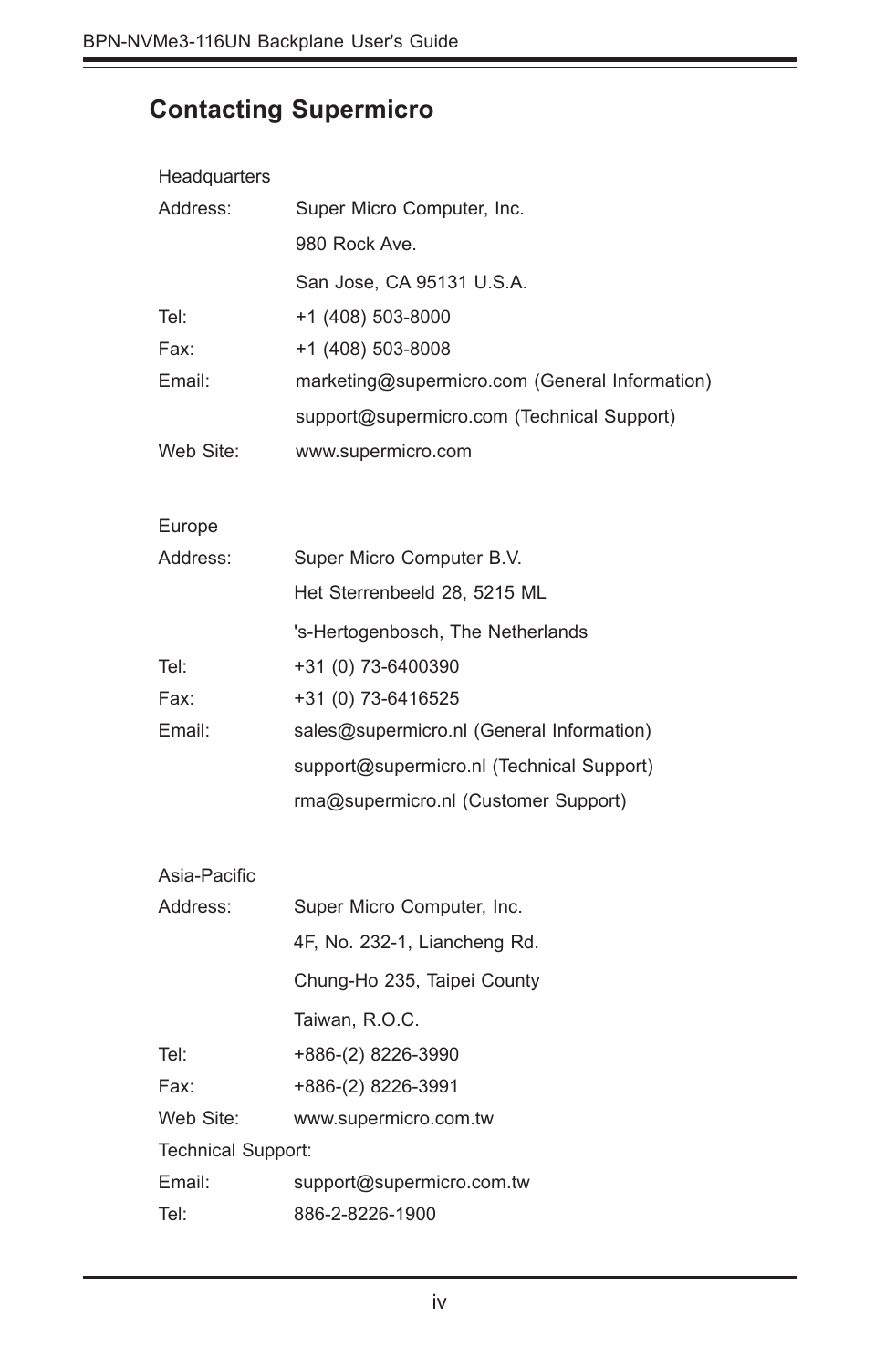### **Returning Merchandise for Service**

A receipt or copy of your invoice marked with the date of purchase is required before any warranty service will be rendered. You can obtain service by calling your vendor for a Returned Merchandise Authorization (RMA) number. When returning to the manufacturer, the RMA number should be prominently displayed on the outside of the shipping carton, and mailed prepaid or hand-carried. Shipping and handling charges will be applied for all orders that must be mailed when service is complete.

For faster service, RMA authorizations may be requested online (http://www.supermicro.com/support/rma/).

Whenever possible, repack the backplane in the original Supermicro box, using the original packaging materials. If these are no longer available, be sure to pack the backplane in an anti-static bag and inside the box. Make sure that there is enough packaging material surrounding the backplane so that it does not become damaged during shipping.

This warranty only covers normal consumer use and does not cover damages incurred in shipping or from failure due to the alteration, misuse, abuse or improper maintenance of products.

During the warranty period, contact your distributor first for any product problems.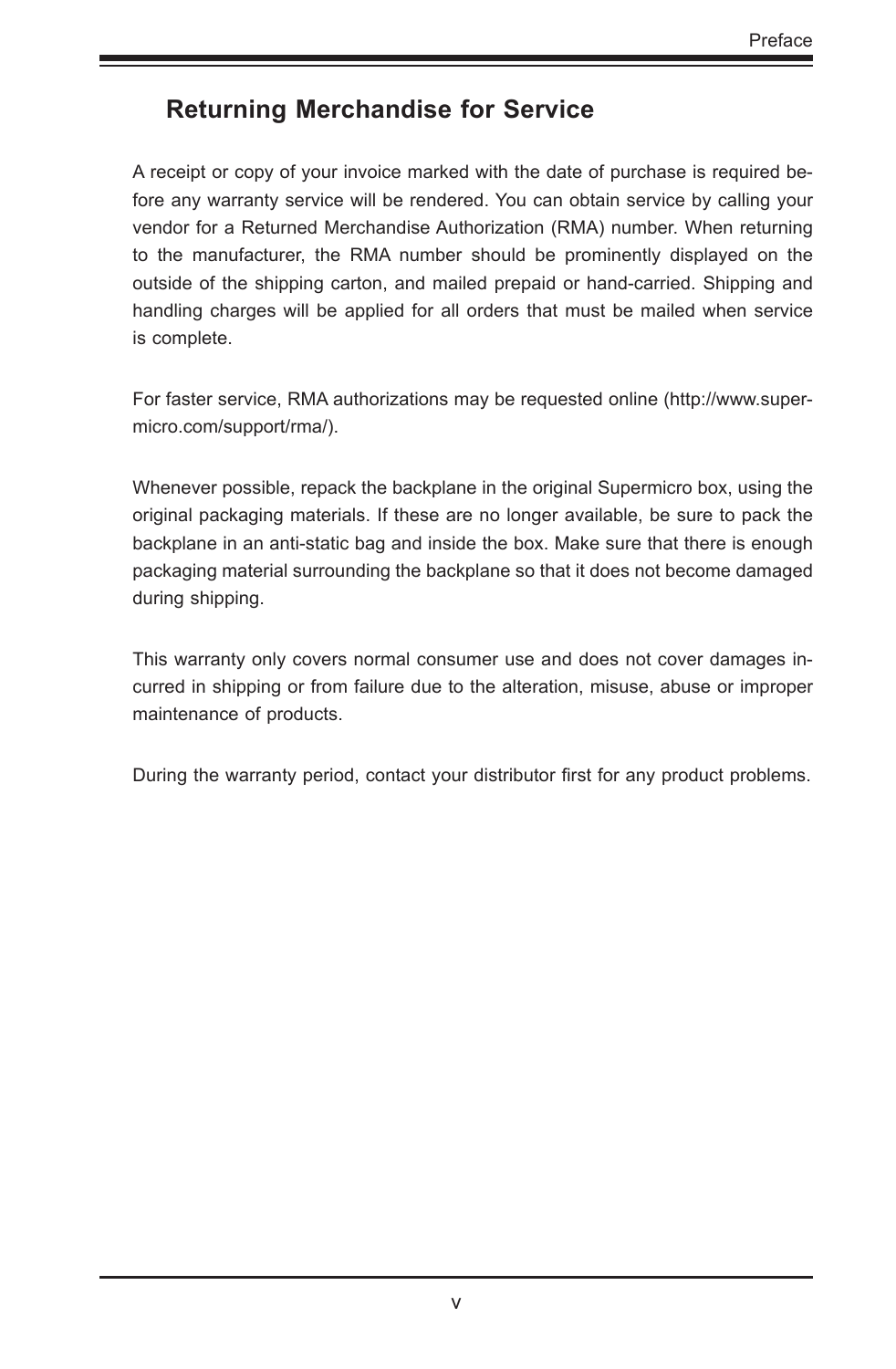# **Chapter 1**

# **Safety Guidelines**

To avoid personal injury and property damage, carefully follow all the safety steps listed below when accessing your system or handling the components.

## **1-1 ESD Safety Guidelines**

*Electrostatic Discharge (ESD) can damage electronic components. To prevent damage to your system, it is important to handle it very carefully. The following measures are generally sufficient to protect your equipment from ESD.*

- Use a grounded wrist strap designed to prevent static discharge.
- Touch a grounded metal object before removing a component from the antistatic bag.
- Handle the backplane by its edges only; do not touch its components, peripheral chips, memory modules, or gold contacts.
- When handling chips or modules, avoid touching their pins.
- Put the card and peripherals back into their antistatic bags when not in use.

### **1-2 General Safety Guidelines**

- Always disconnect power cables before installing or removing any components from the computer, including the backplane.
- Disconnect the power cable before installing or removing any cables from the backplane.
- Make sure that the backplane is securely and properly installed on the motherboard to prevent damage to the system due to power shortage.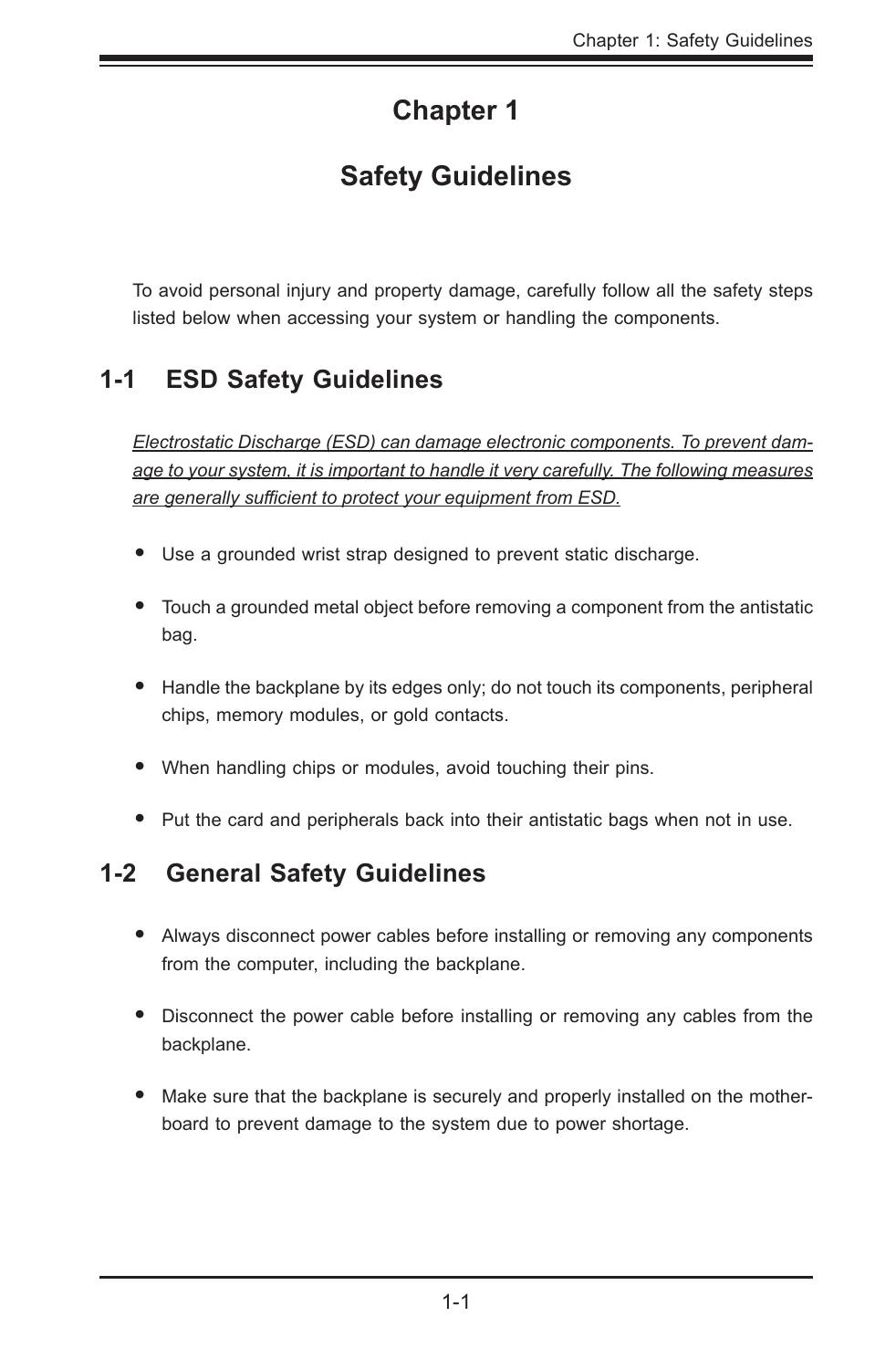### **1-3 An Important Note to Users**

• All images and layouts shown in this user's guide are based upon the latest PCB revision available at the time of publishing. The card you have received may or may not look exactly the same as the graphics shown in this manual.

### **1-4 Introduction to the BPN-NVMe3-116UN Backplane**

The BPN-NVMe3-116UN backplane has been designed to utilize the most upto-date technology available, providing your system with reliable, high-quality performance.

This manual reflects BPN-NVMe3-116UN Revision 1.00, the most current release available at the time of publication. Always refer to the Supermicro Web site at www.supermicro.com for the latest updates, compatible parts, and supported configurations.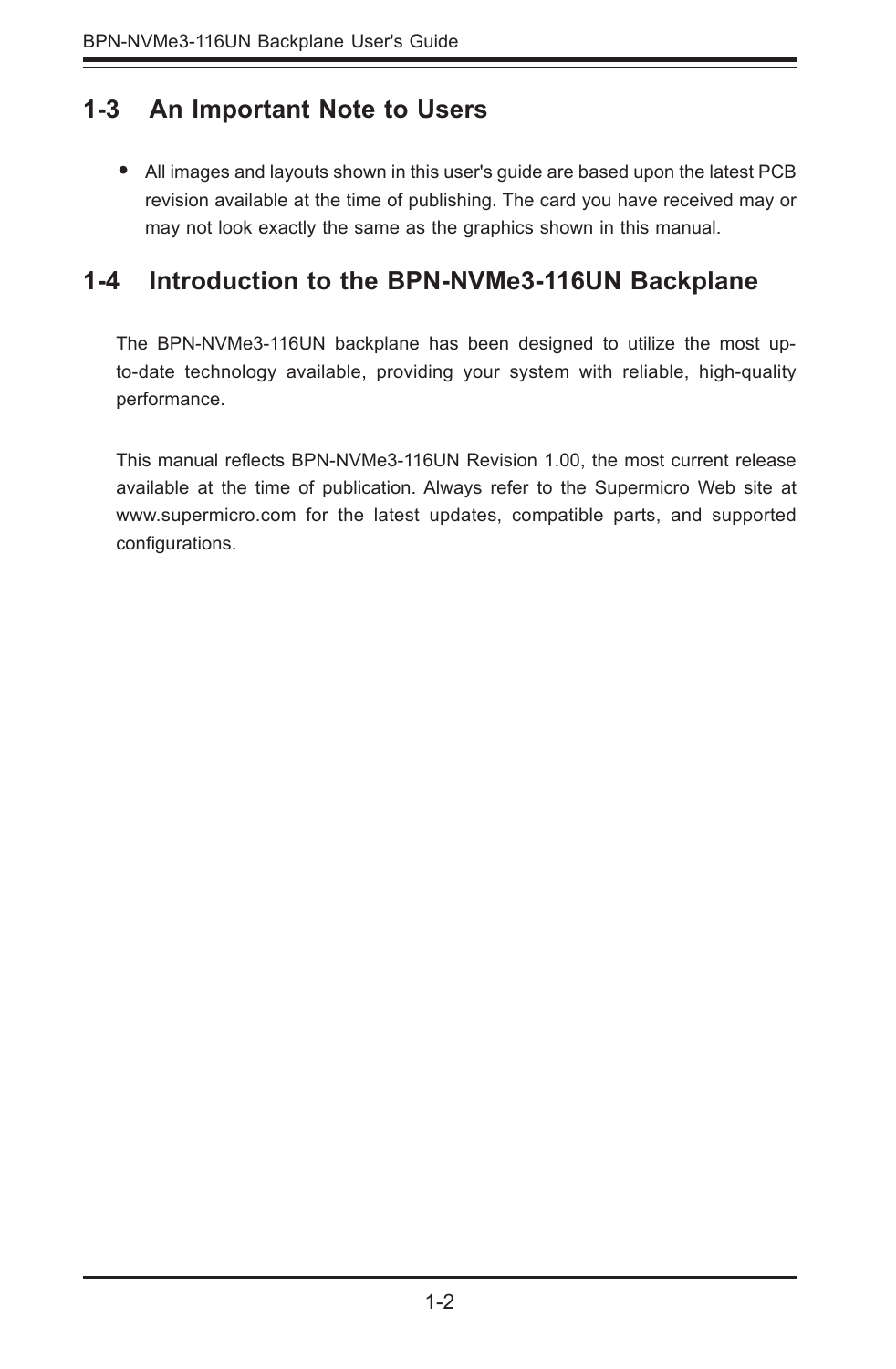# **Chapter 2**

## **Connectors and Pin Definitions**

### **2-1 Front Connectors**



**Figure 2-1. Front Connectors**

- 1. NVMe Connector #19: CN20
- 2. NVMe Connector #18: CN19
- 3. NVMe Connector #17: CN18
- 4. NVMe Connector #16: CN17
- 5. NVMe Connector #15: CN16
- 6. NVMe Connector #14: CN15
- 7. NVMe Connector #13: CN14
- 8. NVMe Connector #12: CN13
- 9. NVMe Connector #11: CN12
- 10. NVMe Connector #10: CN11
- 11. NVMe Connector #9: CN10
- 12. NVMe Connector #8: CN9
- 13. NVMe Connector #7: CN8
	- 14. NVMe Connector #6: CN7
	- 15. NVMe Connector #5: CN6
	- 16. NVMe Connector #4: CN5
	- 17. NVMe Connector #3: CN4
	- 18. NVMe Connector #2: CN3
	- 19. NVMe Connector #1: CN2
	- 20. NVMe Connector #0: CN1
	- 21. SAS Connector #1: SAS1
	- 22. SAS Connector #0: SAS0
	- 23. Power Connectors: JPWR1 and JPWR2 (4-pin)
	- 24. Sideband Connector: SGPIO, J32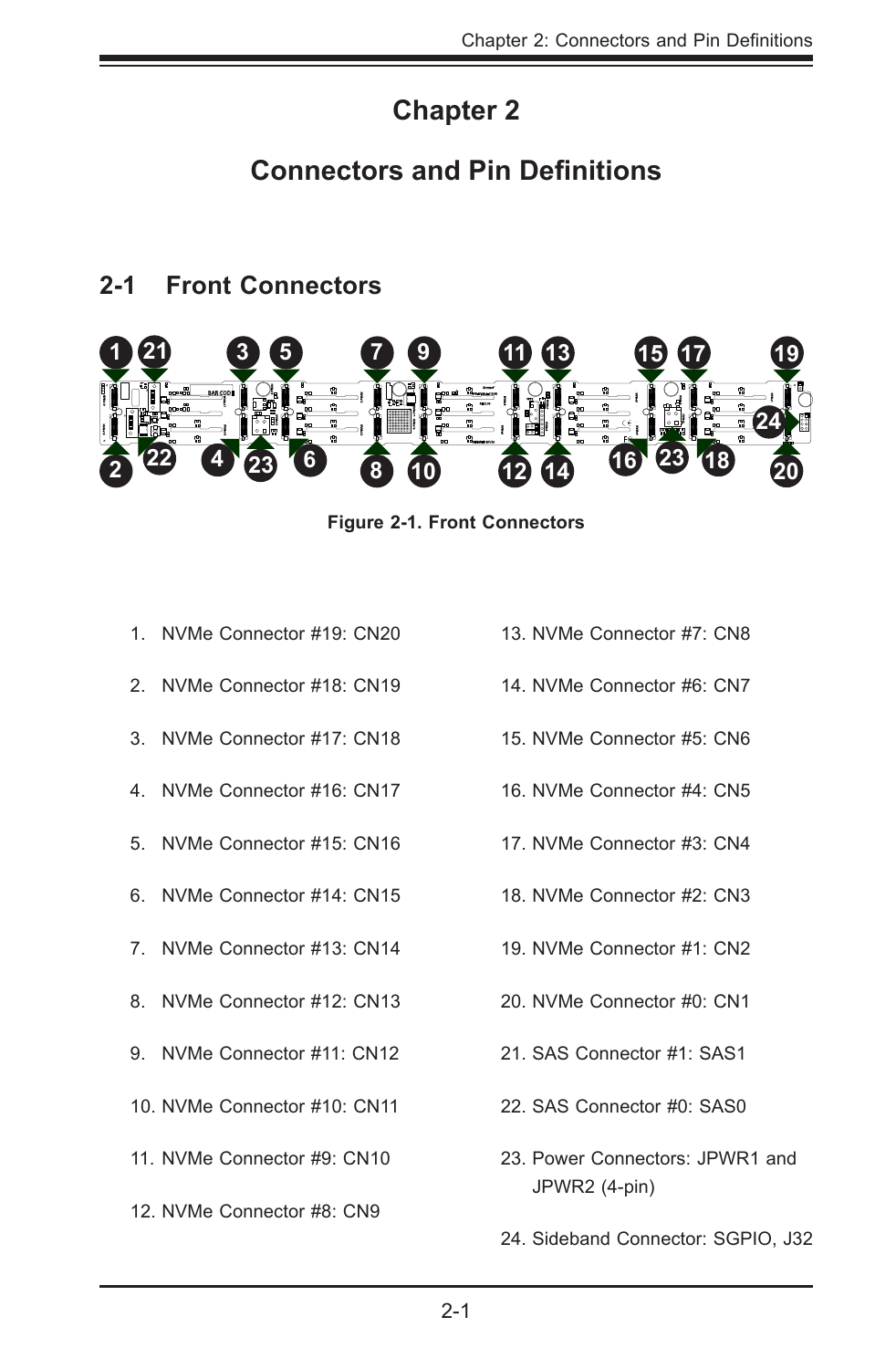#### **2-2 Front Connector Pin Definitions**

#### **#1. - 20. NVMe Connectors**

The NVMe ports are used to connect the NVMe drive cables. Each connector controls one NVMe drive. Pins are defined according to the NVMe standard. The connectors are designated CN1 through CN20.

#### **#21. - 22. SAS Connectors**

The SAS connectors are used to connect the SAS or SATA drive cables. The 2 ports are designated SAS0 and SAS1, for drives at DRV#18 and DRV#19 if those drives are used for SAS3, SAS2, or SATA3 devices. (See section 2-4 for SAS drive locations.)

#### **#23. Backplane Main Power Connectors**

The 4-pin connectors, designated JPWR1 and JPWR2, provide power to the backplane. See the table on the right for pin definitions.

| <b>Backplane</b><br><b>Main Power</b><br>4-Pin Connector |            |  |
|----------------------------------------------------------|------------|--|
| Pin#                                                     | Definition |  |
| 1 and $2$                                                | Ground     |  |
| $3$ and $4$                                              | $+12VDC$   |  |

#### **#24. Sideband Connector**

This is the sideband connector for SAS3 and is designated SGPIO and J32.

| <b>Sideband Connector</b><br>(T-SGPIO1) |                                 |                |                                |
|-----------------------------------------|---------------------------------|----------------|--------------------------------|
| Pin<br>Definition                       |                                 | Pin            | Definition                     |
| $\overline{2}$                          | SDataIn<br>(SGPIO Data<br>ln)   | $\overline{1}$ | N/C                            |
| 4                                       | SDataOut<br>(SGPIO Data<br>Out) | 3              | <b>GND</b>                     |
| 6                                       | <b>GND</b>                      | 5              | SLoad<br>(SGPIO Load)          |
| 8                                       | N/C                             | 7              | <b>SClock</b><br>(SGPIO Clock) |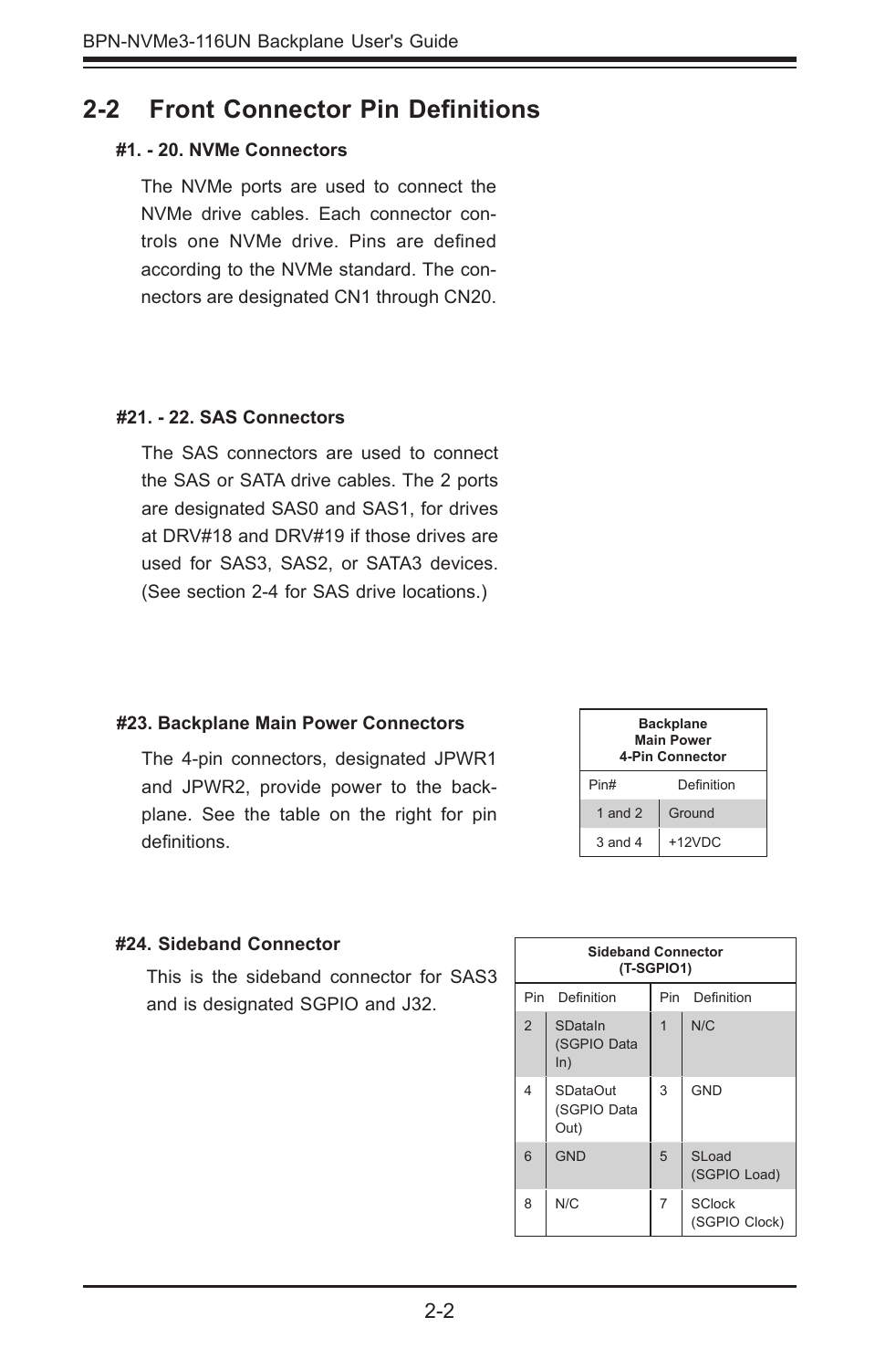## **2-3 Front Jumper Locations and Pin Definitions**



**Figure 2-2. Front Jumpers**

#### **Explanation of Jumpers**

To modify the operation of the backplane, jumpers can be used to choose between optional settings. Jumpers create shorts between two pins to change the function of the connector. Pin 1 is identified with a square solder pad on the printed circuit board.

Note: On two pin jumpers, "Closed" means the jumper is on and "Open" means the jumper is off the pins.



| <b>Jumper Settings for NVMe Drives</b>                             |         |     |     |                 |  |
|--------------------------------------------------------------------|---------|-----|-----|-----------------|--|
| CPU <sub>2</sub><br>CPU <sub>1</sub><br>J26<br><b>Notes</b><br>J27 |         |     |     |                 |  |
| $2 - 3$                                                            | $2 - 3$ | 8   | 12  |                 |  |
| $2 - 3$                                                            | $1 - 2$ | 10  | 10  | Default setting |  |
| $1 - 2$                                                            | $2 - 3$ | 12  | 8   |                 |  |
| $1 - 2$                                                            | $1 - 2$ | N/A | N/A |                 |  |

| <b>Other Jumper Settings</b>     |               |                                         |  |
|----------------------------------|---------------|-----------------------------------------|--|
| <b>Jumper Settings</b><br>Jumper |               | <b>Notes</b>                            |  |
| J29                              | Open: Default | This is used for internal testing only. |  |
| <b>ACTLED</b>                    | Open: Default | This is used for internal testing only. |  |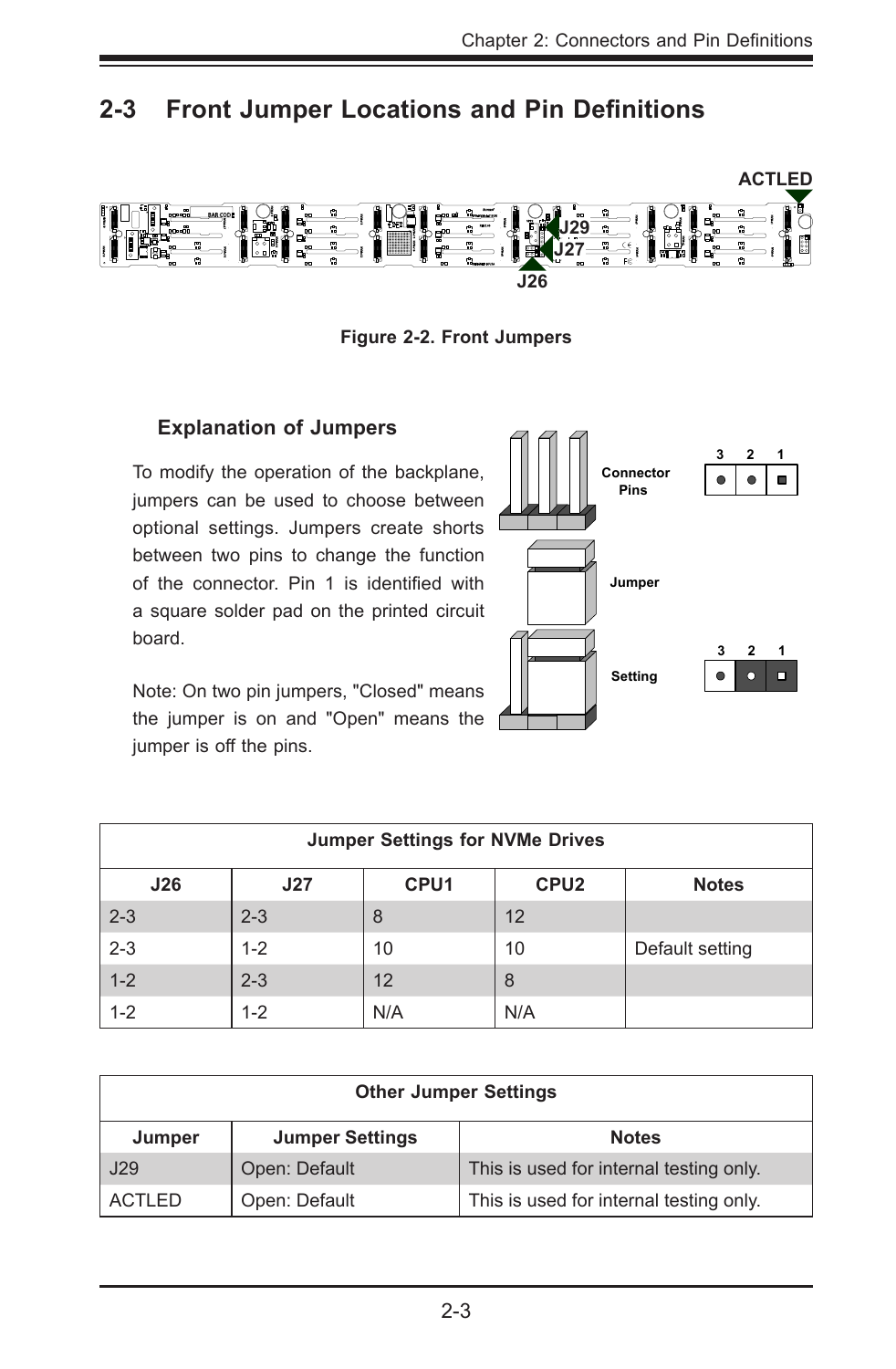### **2-4 Front LED Indicators**



**Figure 2-3. Front LEDs**

| <b>Front Panel LEDs</b>                     |    |                                           |  |
|---------------------------------------------|----|-------------------------------------------|--|
| LED<br><b>State</b><br><b>Specification</b> |    |                                           |  |
| LED <sub>25</sub>                           | On | 12V status for drives at DRV#0 - DRV#4.   |  |
| LED <sub>26</sub>                           | On | 12V status for drives at DRV#5 - DRV#9.   |  |
| LED <sub>27</sub>                           | On | 5V status LED.                            |  |
| LED <sub>28</sub>                           | On | 12V status for drives at DRV#15 - DRV#19. |  |
| LED <sub>29</sub>                           | On | 12V status for drives at DRV#10 - DRV#14. |  |
| I.ED30                                      | On | 3.3V status LED.                          |  |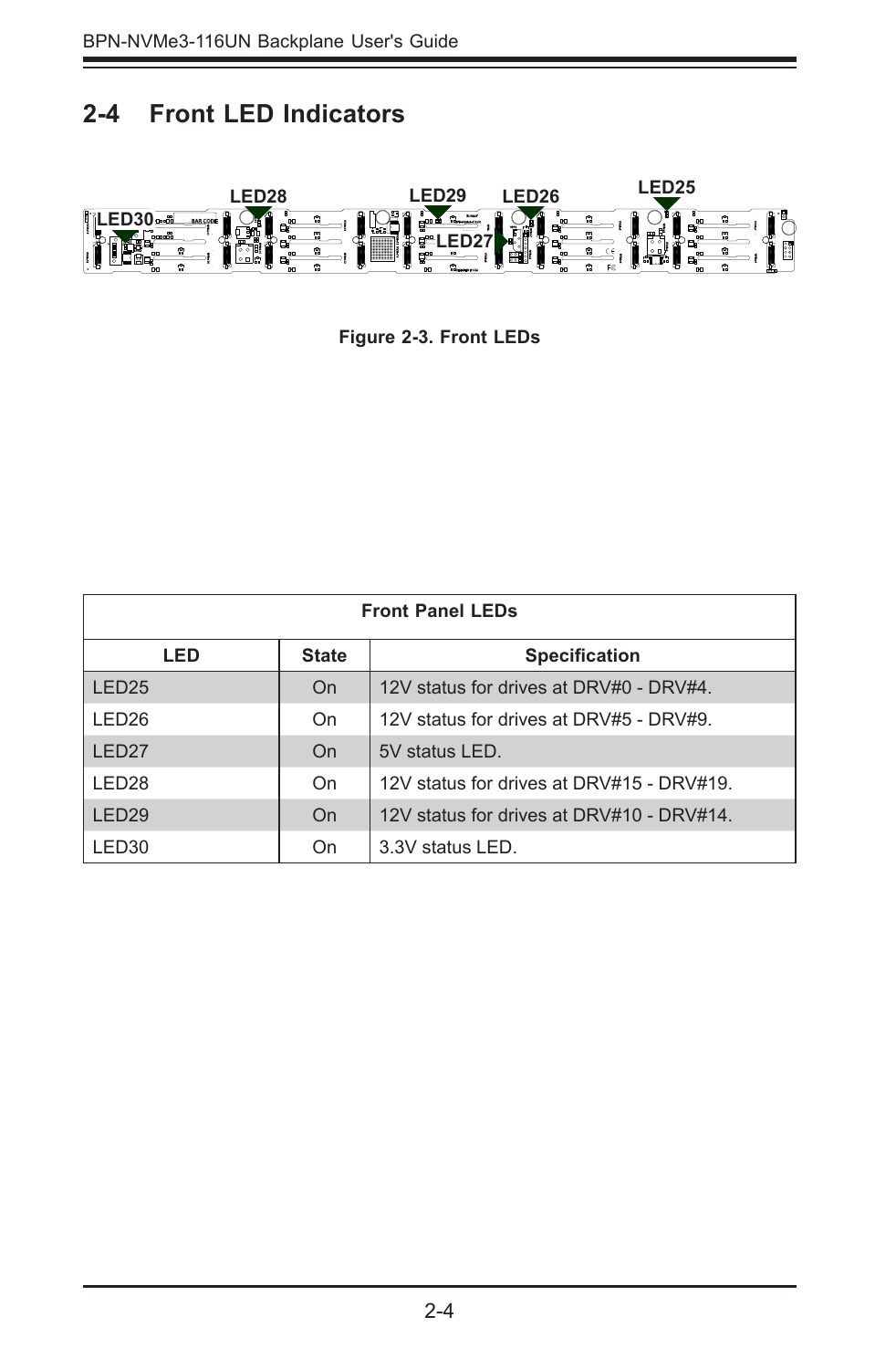



**Figure 2-4. Rear Connectors & LED Indicators**

| $\frac{8000}{80000}$     | <u>੍ਹਾ</u><br>Ġ<br>ದದ<br>ဖၐ<br>ᅆႍႍ<br>ワヌ<br>□⊞<br>え<br>る品<br>Figure 2-4. Rear Connectors & LED Indicators | <b>RV#15</b><br>თ     | <b>RV#19</b>           |
|--------------------------|-----------------------------------------------------------------------------------------------------------|-----------------------|------------------------|
|                          | <b>SAS/SATA/NVMe Connectors and LED Indicators</b>                                                        |                       |                        |
| Rear<br><b>Connector</b> | <b>SAS Drive</b><br><b>Number</b>                                                                         | <b>Failure</b><br>LED | <b>Activity</b><br>LED |
| DRV#0                    | NVMe HDD #0                                                                                               | D <sub>14</sub>       | LED <sub>1</sub>       |
| DRV#1                    | NVMe HDD #1                                                                                               | D <sub>15</sub>       | LED <sub>2</sub>       |
| DRV#2                    | NVMe HDD #2                                                                                               | D <sub>16</sub>       | LED <sub>3</sub>       |
| DRV#3                    | NVMe HDD #3                                                                                               | D <sub>17</sub>       | LED4                   |
| DRV#4                    | NVMe HDD #4                                                                                               | D <sub>18</sub>       | LED <sub>5</sub>       |
| DRV#5                    | NVMe HDD #5                                                                                               | D <sub>19</sub>       | LED <sub>6</sub>       |
| DRV#6                    | NVMe HDD #6                                                                                               | D <sub>20</sub>       | LED7                   |
| DRV#7                    | NVMe HDD #7                                                                                               | D <sub>21</sub>       | LED <sub>8</sub>       |
| DRV#8                    | NVMe HDD #8                                                                                               | D <sub>22</sub>       | LED <sub>9</sub>       |
| DRV#9                    | NVMe HDD #9                                                                                               | D <sub>23</sub>       | LED <sub>10</sub>      |
| <b>DRV#10</b>            | NVMe HDD #10                                                                                              | D <sub>24</sub>       | LED <sub>11</sub>      |
| <b>DRV#11</b>            | NVMe HDD #11                                                                                              | D <sub>25</sub>       | LED <sub>12</sub>      |
| <b>DRV#12</b>            | NVMe HDD #12                                                                                              | D <sub>26</sub>       | LED <sub>13</sub>      |
| DRV#13                   | NVMe HDD #13                                                                                              | D <sub>27</sub>       | LED <sub>14</sub>      |
| <b>DRV#14</b>            | NVMe HDD #14                                                                                              | D <sub>28</sub>       | LED <sub>15</sub>      |
| <b>DRV#15</b>            | NVMe HDD #15                                                                                              | D <sub>29</sub>       | LED <sub>16</sub>      |
| <b>DRV#16</b>            | NVMe HDD #16                                                                                              | D <sub>30</sub>       | LED <sub>17</sub>      |
| <b>DRV#17</b>            | NVMe HDD #17                                                                                              | D31                   | LED <sub>18</sub>      |
| <b>DRV#18</b>            | NVMe/SAS/SATA HDD #18                                                                                     | D <sub>32</sub>       | LED <sub>19</sub>      |
| <b>DRV#19</b>            | NVMe/SAS/SATA HDD #19                                                                                     | D33                   | LED <sub>20</sub>      |